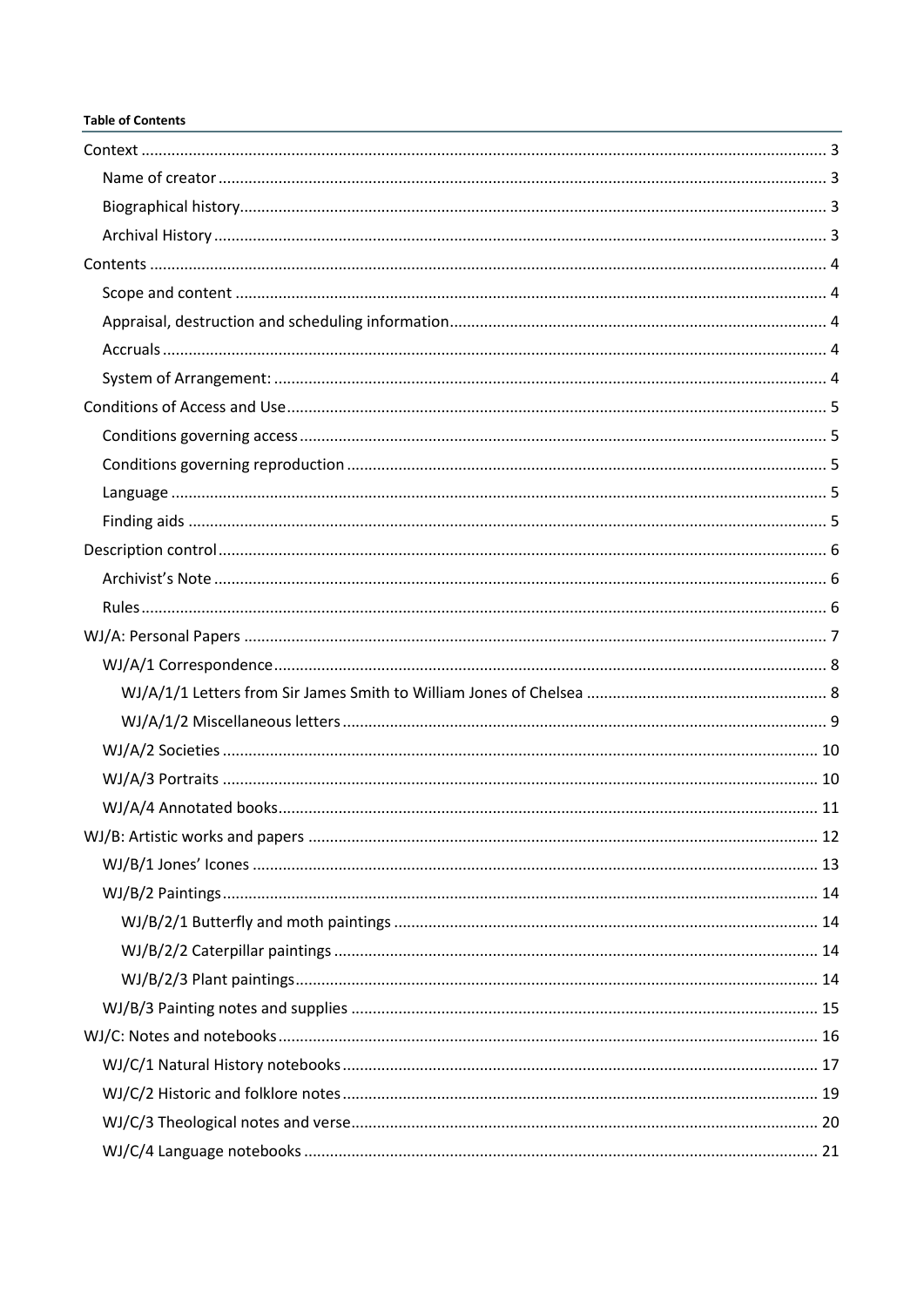# <span id="page-2-0"></span>**Context**

# <span id="page-2-1"></span>**Name of creator**

Jones, William (c.1745-1818) of Chelsea, wine merchant and amateur entomologist and artist.

# <span id="page-2-2"></span>**Biographical history**

No known records exist of the date or place of birth of William Jones, but according to his descendant, Dr Fredrick Dawtrey Drewitt, he is believed to have been born in 1745. Jones was a wealthy London wine merchant who retired to 10 Manor Street, Chelsea after amassing a private pension. It was after this that Jones began to devote his time to the pursuit of entomology, specifically, in the study of Lepidoptera. He published only once, submitting an article to the Transactions of the Linnean Society, but ultimately become best known for his unpublished manuscript, popularly entitled Jones' 'Icones'.

Jones was a member of the Linnaean Society from 1791, and was a contemporary of the founder, Sir James Smith. Jones was also Treasurer of the Society of London Entomologists.

William Jones died in 1818 and was buried at St Luke's in Chelsea on 1 April of that year.

# <span id="page-2-3"></span>**Archival History**

The William Jones Collection was donated to the Museum by Dr Fredrick Dawtrey Drewitt between 1925 and 1938 through Hope Professors, E.B. Poulton and G.H. Hale Carpenter. For information on the donation of the related specimen collection, contact the Life Collections department at Oxford University Museum of Natural History.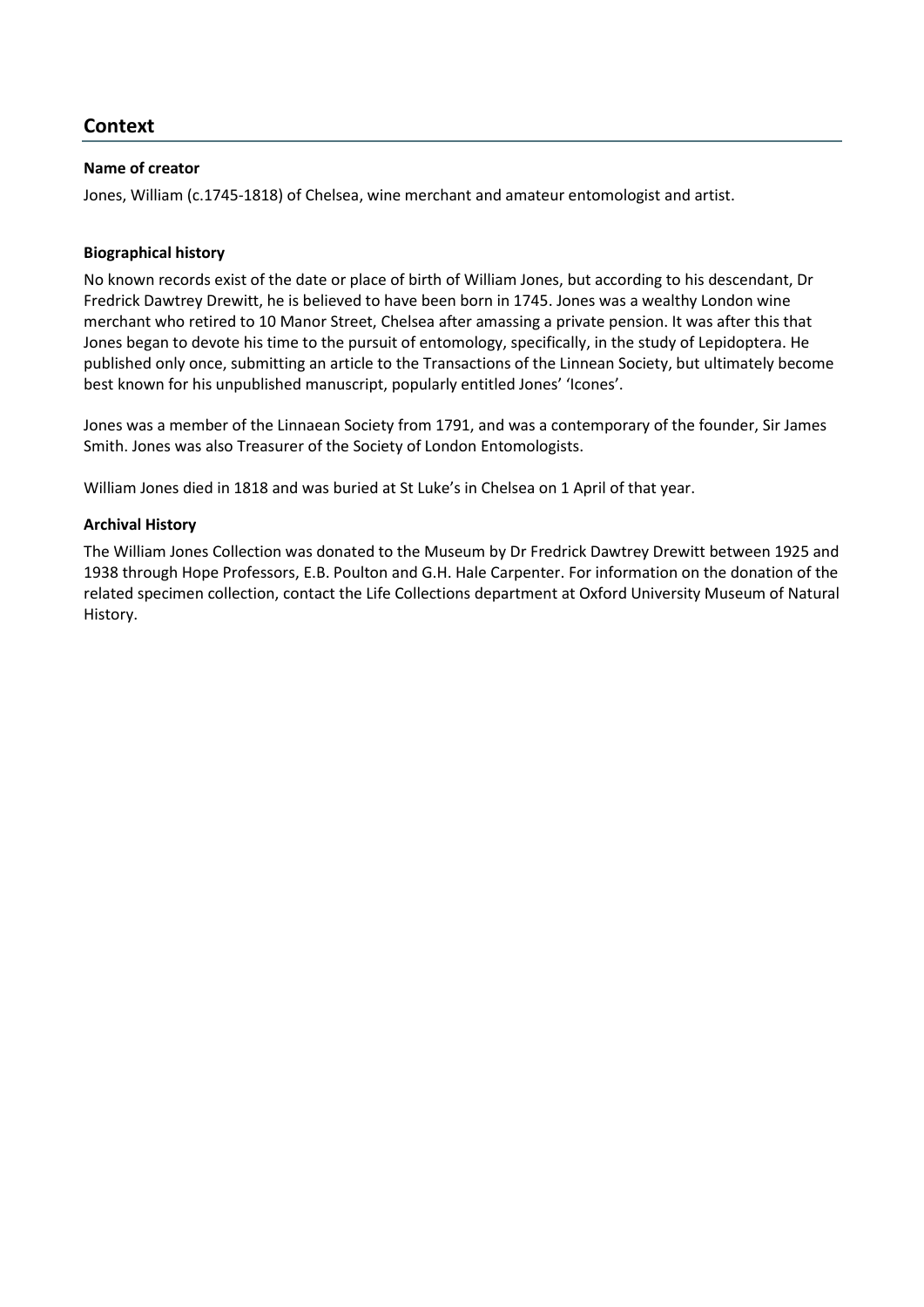# <span id="page-3-0"></span>**Contents**

# <span id="page-3-1"></span>**Scope and content**

The William Jones collection comprises of material primarily related to Jones' interest in Lepidoptera, as well as his theological and artistic interests and study. The most notable item in the collection is his original and unpublished manuscript of butterfly and moth paintings, known popularly as Jones' 'Icones'. This works includes depictions of over 1500 butterflies and moths painted from some of the most eminent collections exiting in London in the late  $18<sup>th</sup>$  century.

The collection also includes papers and correspondence relating to Jones' association with both the Linnaean Society and the London Society of Entomologists, 2 silhouette likenesses of a man believed to be Jones, and a small collection of books and notebooks on theological and natural history topics.

The collection is arranged in the following series;

WJ/A Personal Papers

WJ/B Artistic works and papers

WJ/C Notes and notebooks

# <span id="page-3-2"></span>**Appraisal, destruction and scheduling information**

All items in this collection are to be retained in perpetuity by the Museum.

# <span id="page-3-3"></span>**Accruals**

It has been recorded that the collection was transferred to the Museum over the period of several years, between 1925 and 1938.

# <span id="page-3-4"></span>**System of Arrangement:**

The collection has been arranged into 3 series to reflect both the types of materials found within the archive and the nature of their content.

The collection has been rearranged several times by curators and professors at Oxford since its donation to the museum. No records remain of the original arrangement, but all efforts have been made to maintain the provenance and arrangement, where known.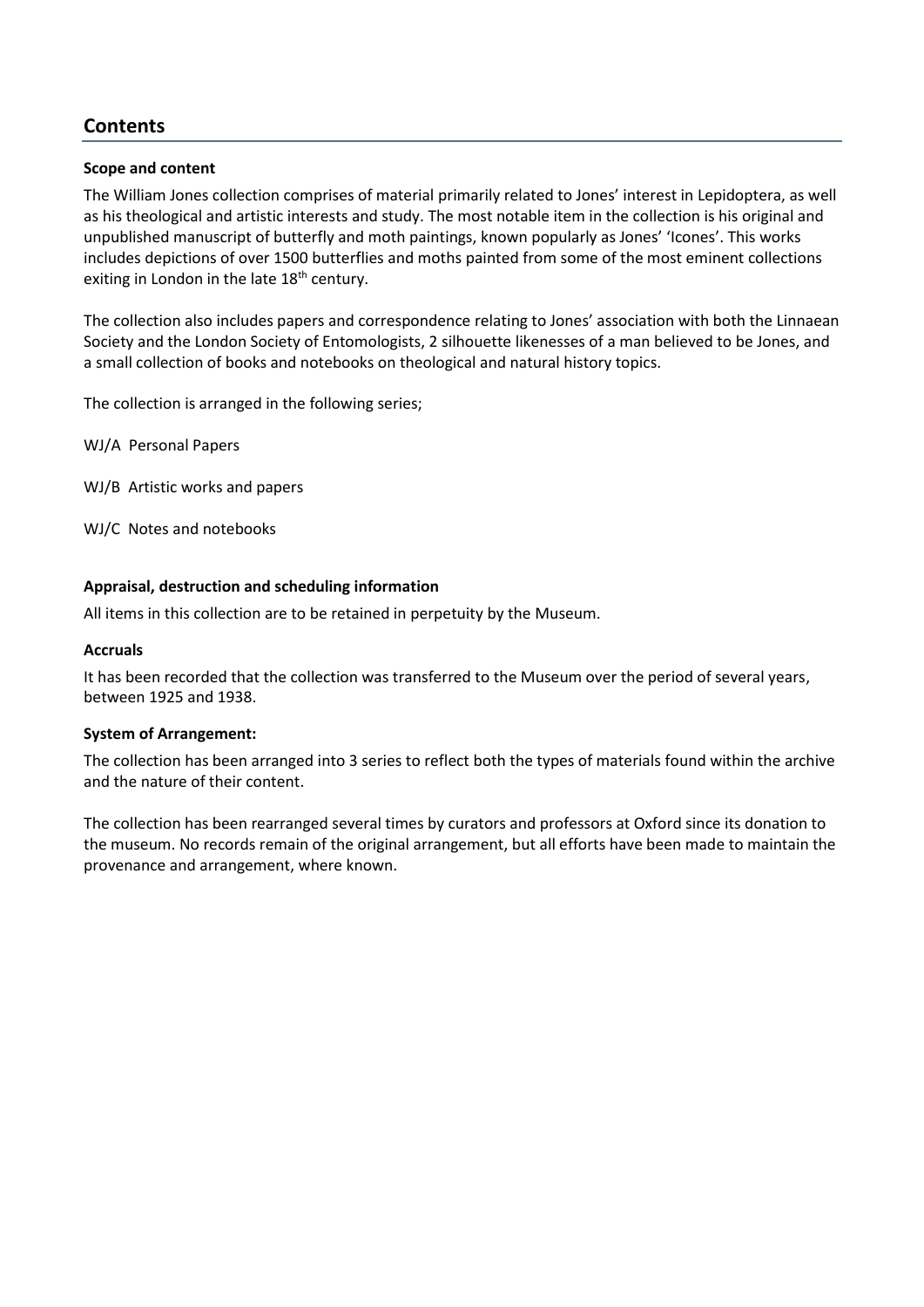# <span id="page-4-0"></span>**Conditions of Access and Use**

# <span id="page-4-1"></span>**Conditions governing access**

Access to the collection must be arranged through the Head of Archives and Library. Oxford University Museum of Natural History Parks Road Oxford, OX1 3PW +44(0)1865 272982 [library@oum.ox.ac.uk](mailto:library@oum.ox.ac.uk)

Access is available to all with a research interest in the collection.

# <span id="page-4-2"></span>**Conditions governing reproduction**

No reproduction or publication of the collection is permitted without permission. Contact the Museum in the first instance.

# <span id="page-4-3"></span>**Language**

The collection consists of material in Latin, Hebrew, and primarily English. It also contains material written in Shorthand.

# <span id="page-4-4"></span>**Finding aids**

A listing complied by Hope Librarian, Audrey Z. Smith, is included in her book, 'A history of the Hope Entomological Collections in the University Museum Oxford: with lists of archives and collections', Oxford University Press, 1986. In addition to this listing, the collection can be found online at www.oum.ox.ac.uk/imu.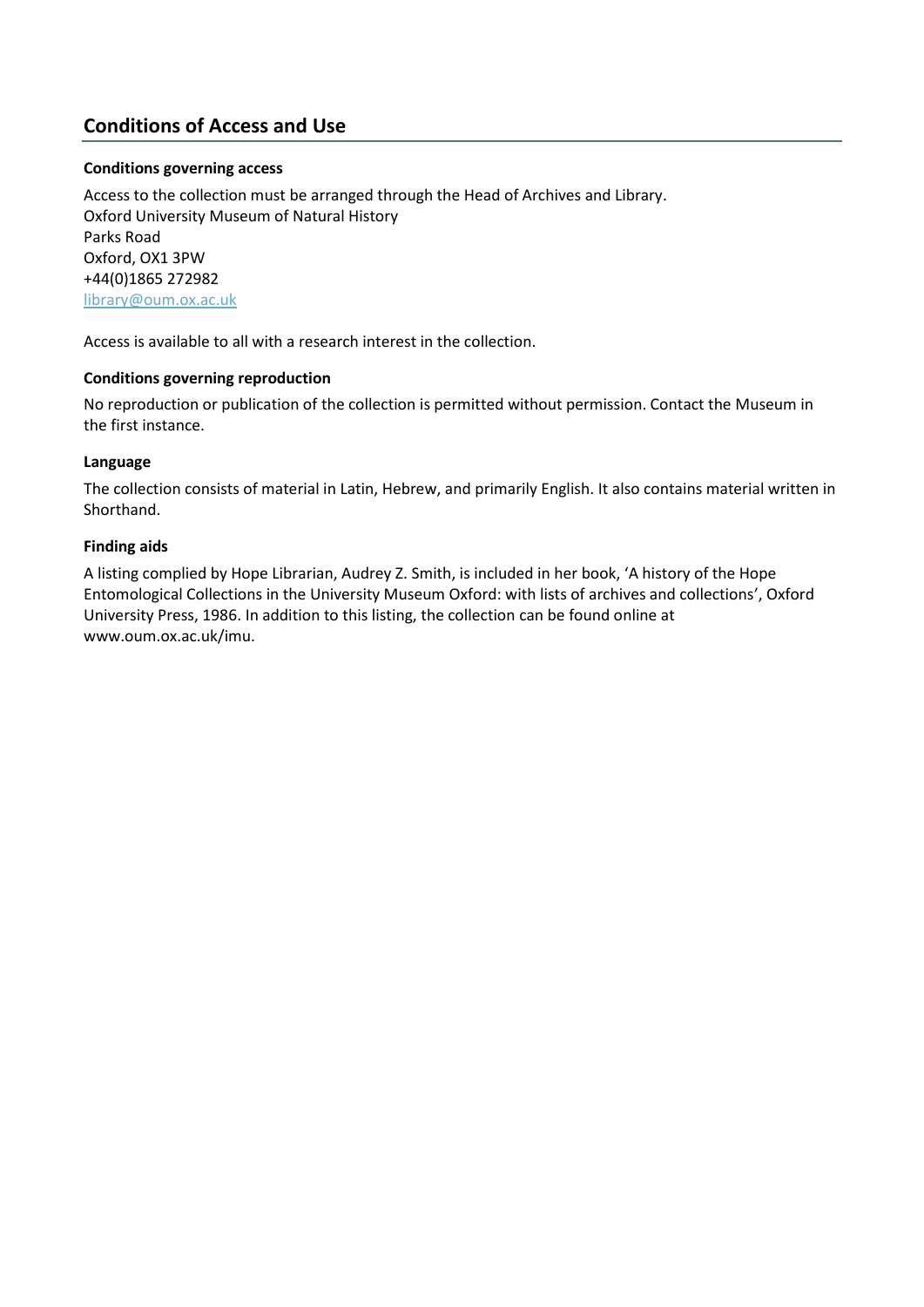# <span id="page-5-0"></span>**Description control**

# <span id="page-5-1"></span>**Archivist's Note**

The following sources were consulting in preparing this description;

Dawtrey Drewitt, F. 1924. The romance of the apothecaries' garden in Chelsea. London: Chapman and Dodd.

Jones, W. 1794. A new arrangement of Papilio, in a letter to the President. *Transactions to the Linnaean Society of London* 2:63-69.

Poulton, E.B., Hobby, B.M. Hemming, F. & Edelsten, H.M. 1934. English names regularly used for British Lepidoptera up to the end of the eighteenth century, with a biographical account of William Jones of Chelsea. *Transactions for the Society of British Entomology* 1:139-184.

Salmon, M.A. 2000. The Aurelian Legacy. British butterflies and their collections. Colchester: Harley Books.

Smith, Audrey Z. 1986. A history of the Hope Entomological Collections in the University Museum Oxford: with lists of archives and collections. Oxford: Clarendon Press.

Vane-Wright, R.I. 2010. William Jones of Chelsea (1745-1818), and the need for a digital online 'Icones'. *Antenna* 34(1): 16-21.

Waterhouse, G.A. 1938. Notes on Jones' 'Icones' (Lepidoptera). With Footnotes and appendix by Sir Edward Poulton. *Proceedings of the Royal Entomological Society of London (A)* 13, 9-7.

In addition to textual documents, this collection includes publications and objects which have been catalogued as archival material due to their relationship with the collection. The reference numbers assigned to these items in this catalogue represent both shelfmarks and object reference number for the purposes of citation, loans and collections management actitives.

# <span id="page-5-2"></span>**Rules**

Fonds and series level descriptions are based on the *International Standards for Archival Description*, ISAD(g).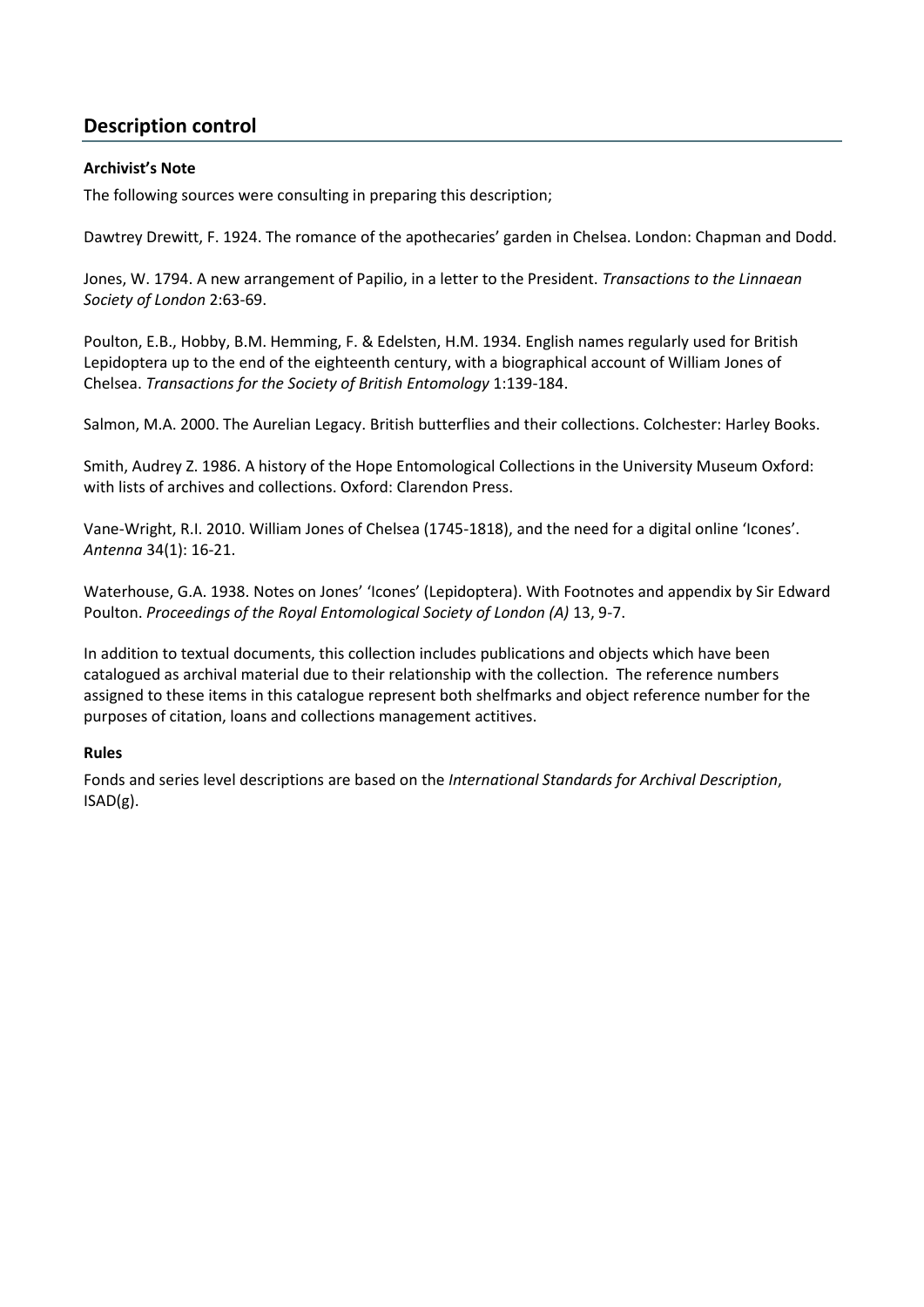# <span id="page-6-0"></span>**WJ/A: Personal Papers**

1786-1803 1 box Various creators

The series comprises correspondence and papers relating to Jones' association with the Linnaean Society and the Society of London Entomologists. It also includes two silhouette portraits of a man believed to be Jones, and small collection of books belonging to, and annotated by Jones.

This series is arranged into the following sub-series;

**WJ/A/1: Correspondence** 1786-1798 6 leaves

**WJ/A/2: Societies** 1780-1782, 1791 1 notebook and 1 leave

**WJ/A/3: Portraits** No date 2 silhouettes

**WJ/A/4: Annotated books** 1771-1803 5 volumes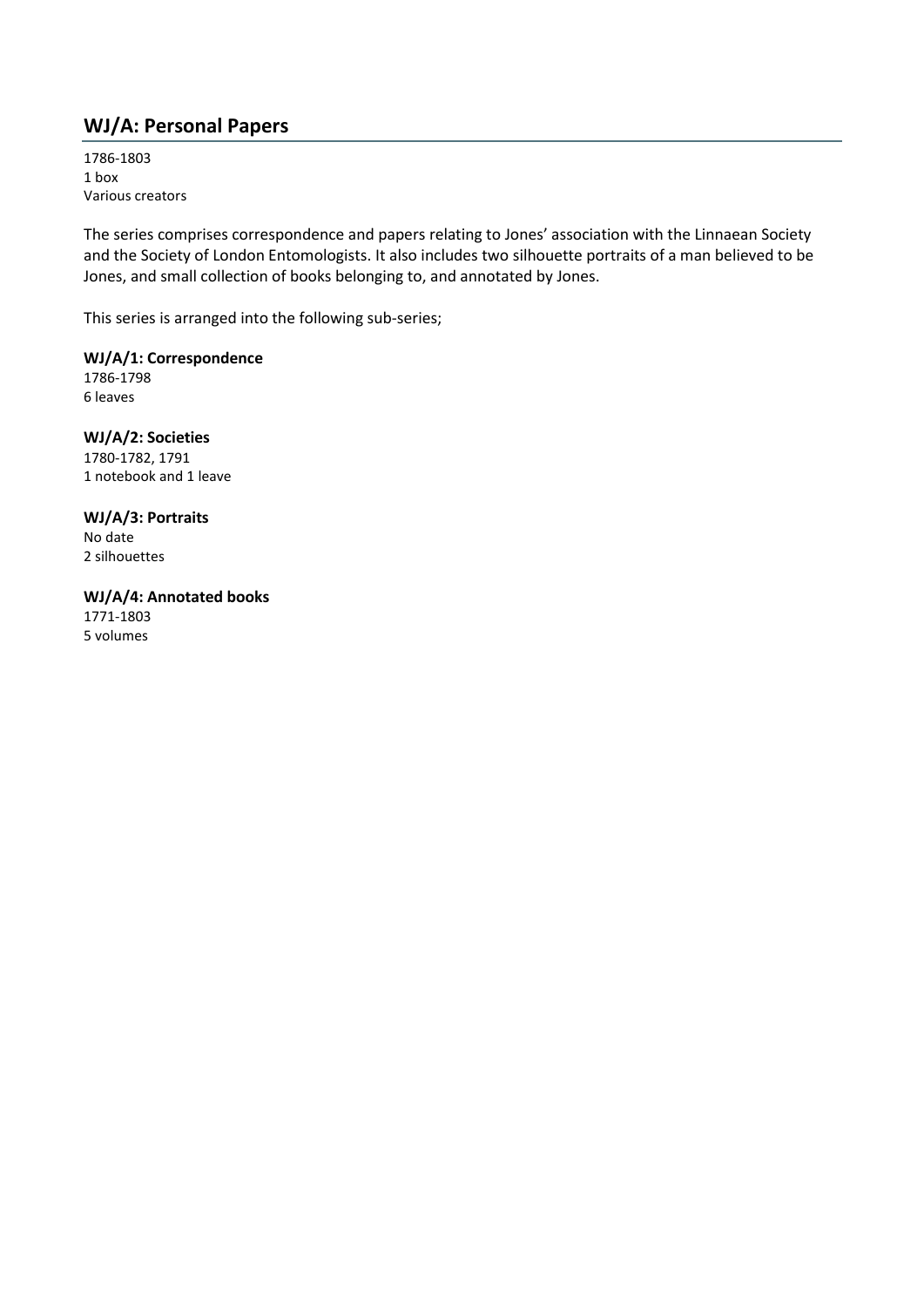# <span id="page-7-0"></span>**WJ/A/1 Correspondence**

# <span id="page-7-1"></span>**WJ/A/1/1 Letters from Sir James Smith to William Jones of Chelsea**

1786-1787 3 leaves in 1 folder James E. Smith

Bound leather folder containing three letters, all from James E. Smith to Jones on topics related to the founding of the Linnaean Society. Also includes a description of Smith's tour of Europe and enquires about a courier bird for Dr. Latham. Folder included annotations on the significance of the letters and information about Smith and Jones, made by Frederick Dawtrey Drewitt.

| <b>Items</b> |  |  |
|--------------|--|--|
|              |  |  |

**WJ/A/1/1/001 Letter**

8 September 1786 1 leave

Letter written from Paris in which Smith describes cabinets and garden in Europe that he has visited, including those in Paris and in The Hague.

#### **WJ/A/1/1/002 Letter**

19 February 1787 1 leave

Letter from Rome thanking Jones for his input on the founding of a society dedicated to the study of Natural History. Also includes further descriptions of Smith's travels in Europe.

#### **WJ/A/1/1/003 Letter**

7 July 1787 1 leave

Letter from Genoa in which Smith describes an illness he suffered when arriving in the city, and expresses pleasure at having convinced Jones of the Linnaean Society. Smith also describes his time in the city.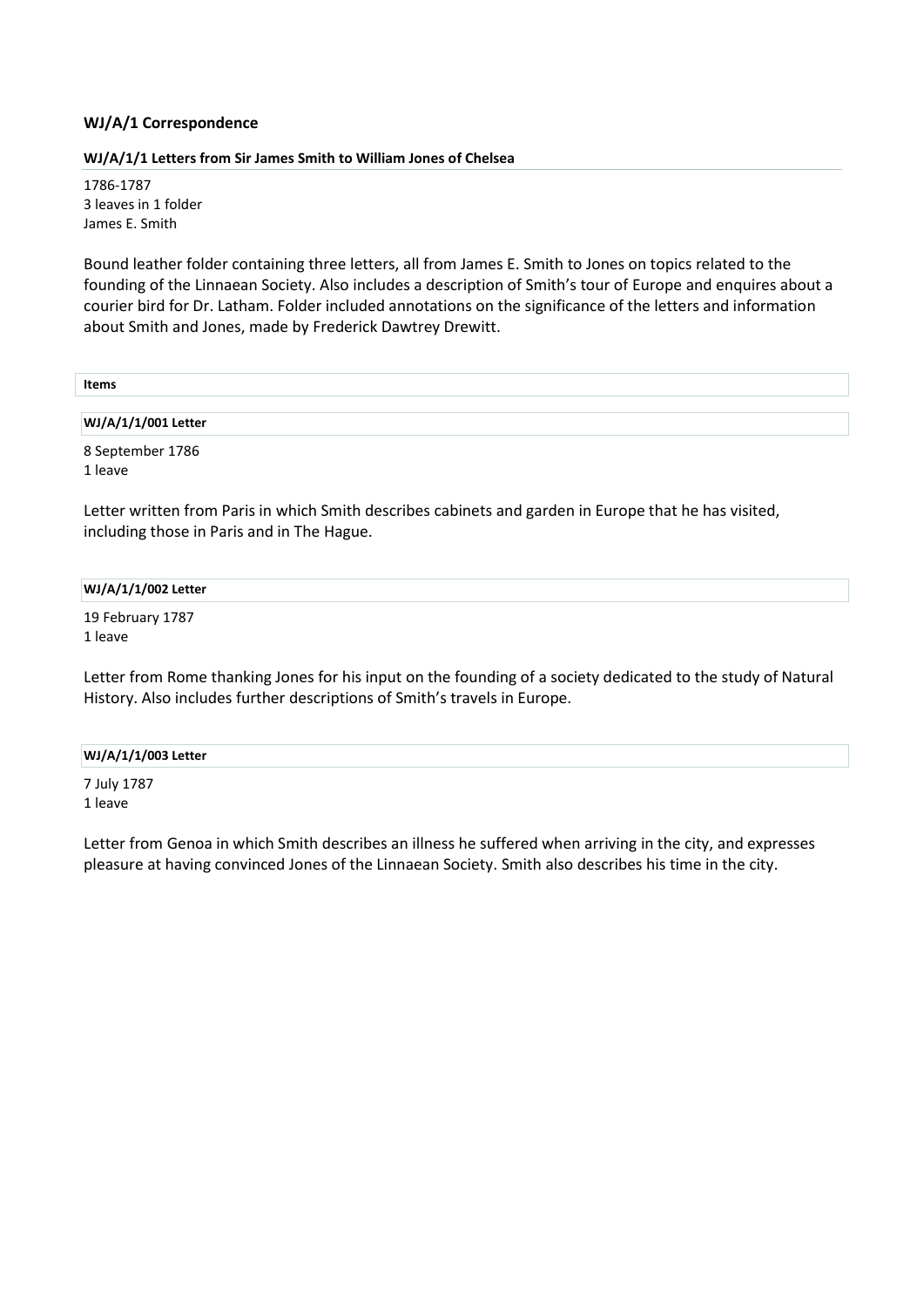#### <span id="page-8-0"></span>**WJ/A/1/2 Miscellaneous letters**

# **WJ/A/1/2/001 Letter**

October 1789 1 leaves Thomas Marsham

Fragment of a letter of introduction.

#### **WJ/A/1/2/002 Letter**

21 February 1798 1 leaves J Tetlow

Letter outlining the methods used to stain straw various vivid colours.

| WJ/A/1/2/003 Draft letter |  |
|---------------------------|--|
| No date                   |  |
| 1 leaves                  |  |
| William Jones             |  |

Draft letter to Linnaean Society regarding a moth colony in Jamaica.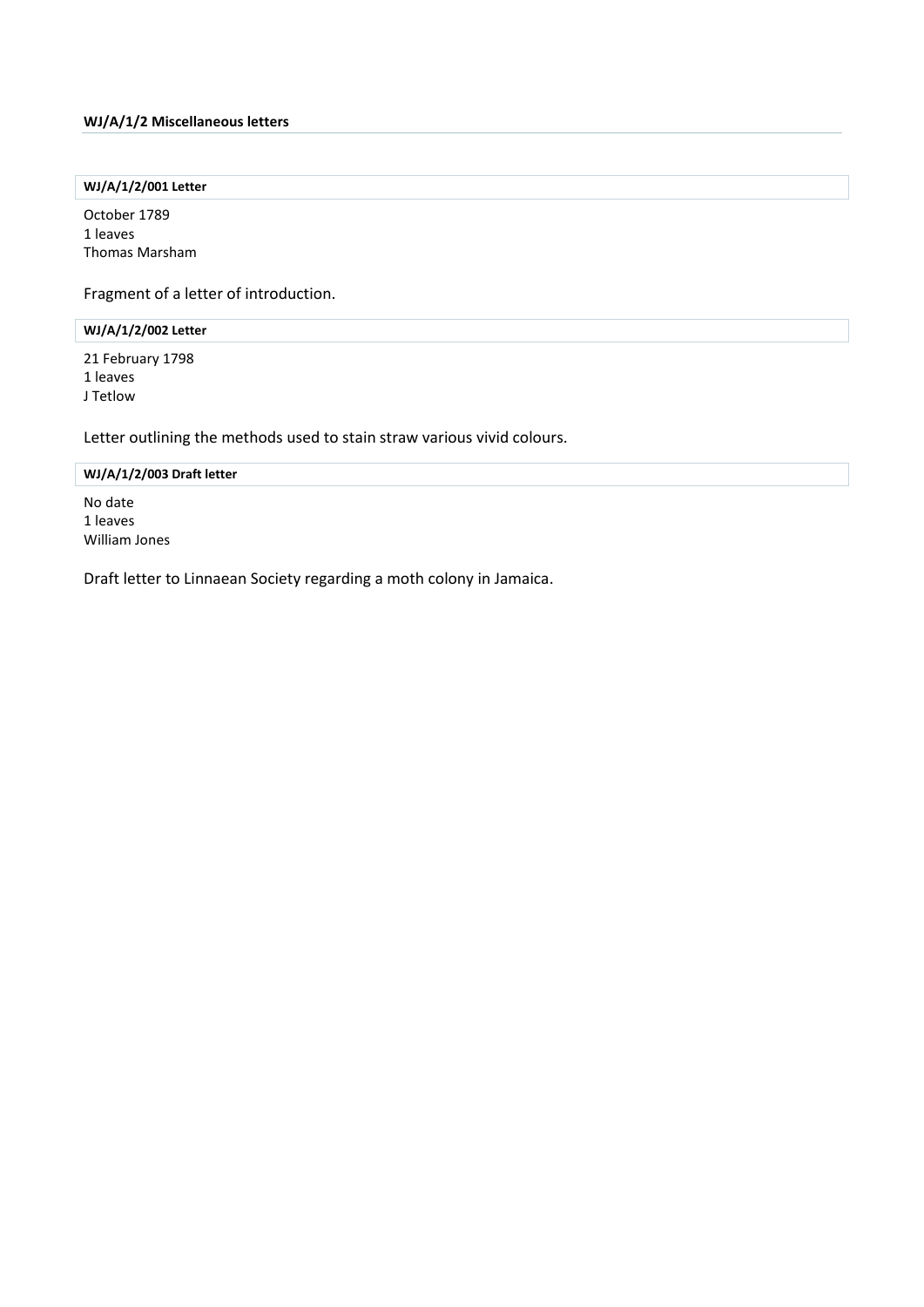# <span id="page-9-0"></span>**WJ/A/2 Societies**

#### **WJ/A/2/0/001 Draft minute book of the Society of London Entomologists**

1780-1782 1 notebook; 27 leaves William Jones

Rough copy of minute book listing attendees and actions of meetings in which Jones acted as secretary.

#### **WJ/A/2/0/002 Receipt for subscription to Linnaean Society**

7 December 1791 1 leave Thomas Marsham

Receipt for payment of £10 for Jones' annual subscription to the Linnaean Society.

# <span id="page-9-1"></span>**WJ/A/3 Portraits**

**WJ/A/3/0/001 Stencil silhouette of William Jones**

No date 1 leave Unknown creator

Stencil silhouette cut-out of William Jones on paper.

#### **WJ/A/3/0/002 'Likeness' of William Jones**

No date Framed painting T. Rider

Painted silhouette in oval frame by T. Rider of Charles Street, Covent Garden. Complete trade label pasted on back of frame.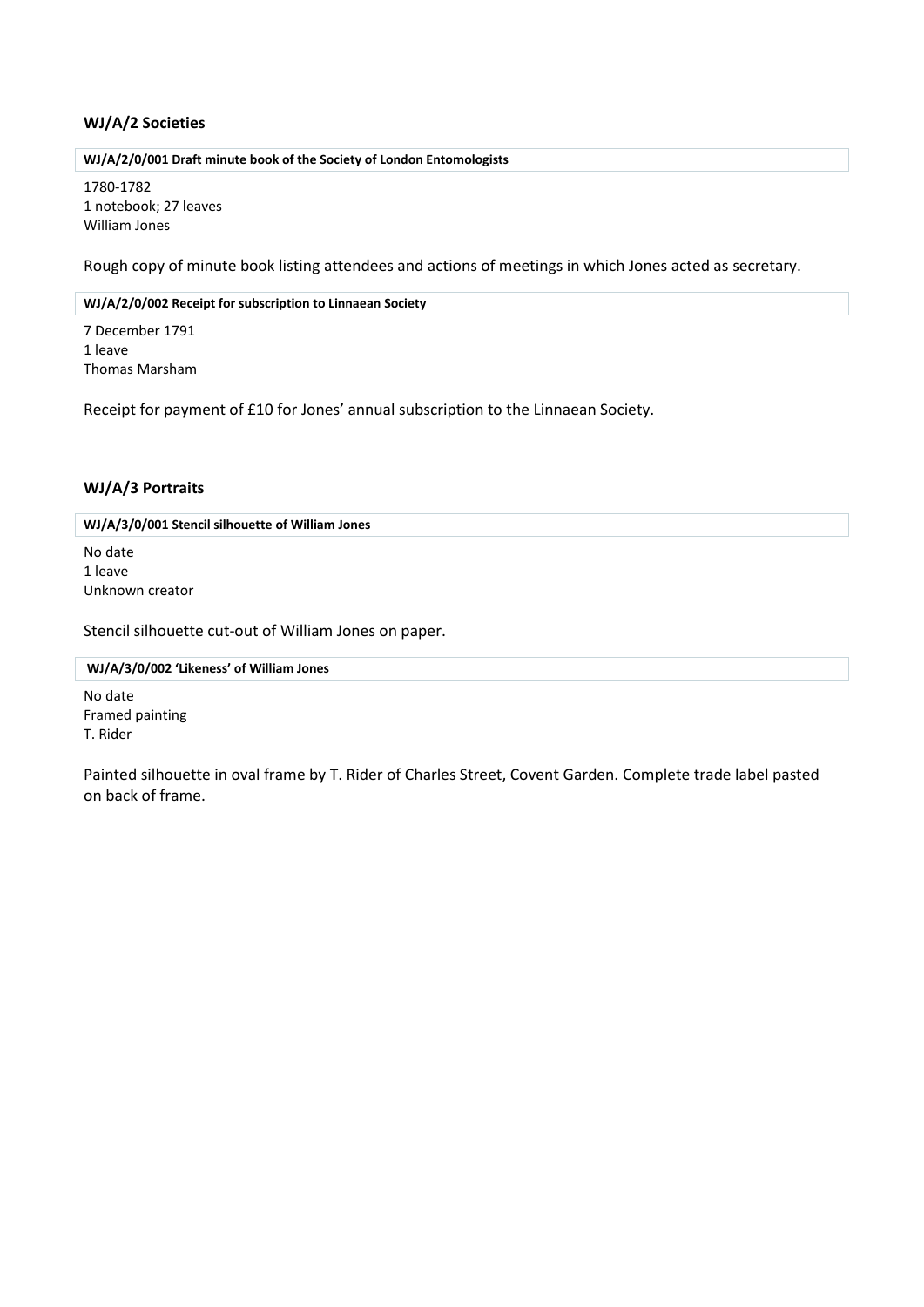## <span id="page-10-0"></span>**WJ/A/4 Annotated books**

**WJ/A/4/0/001 [Bound volume containing various publications]**

1771-1773 272 pages William Curtis T.P. Yeats

Includes 'Instructions for collecting and preserving insects; particularly moths and butterflies' and 'Fundamenta Entomologicae', both by William Curtis, and 'Institutions of Entomology', by T.P. Yeats.

**WJ/A/4/0/002 'Catalogue of the plants growing wild in the environs of London'**

1774 42 leaves William Curtis

**WJ/A/4/0/003 'Dissertation of the sexes of the plants translated from the Latin of Linnaeus'**

1786 42 leaves James Edward Smith

#### **WJ/A/4/0/004 'Prodromus Lepidopterorum Britannicorum'**

1802 59 leaves Fellow of the Linnaean Society

Copy of a publication, popularly attributed to A.H. Haworth, a contemporary and friend of Jones. Heavily annotated with additional species notes made by Jones.

**WJ/A/4/0/005 'A concise Hebrew grammar without points'**

1803 8 leaves W Romaine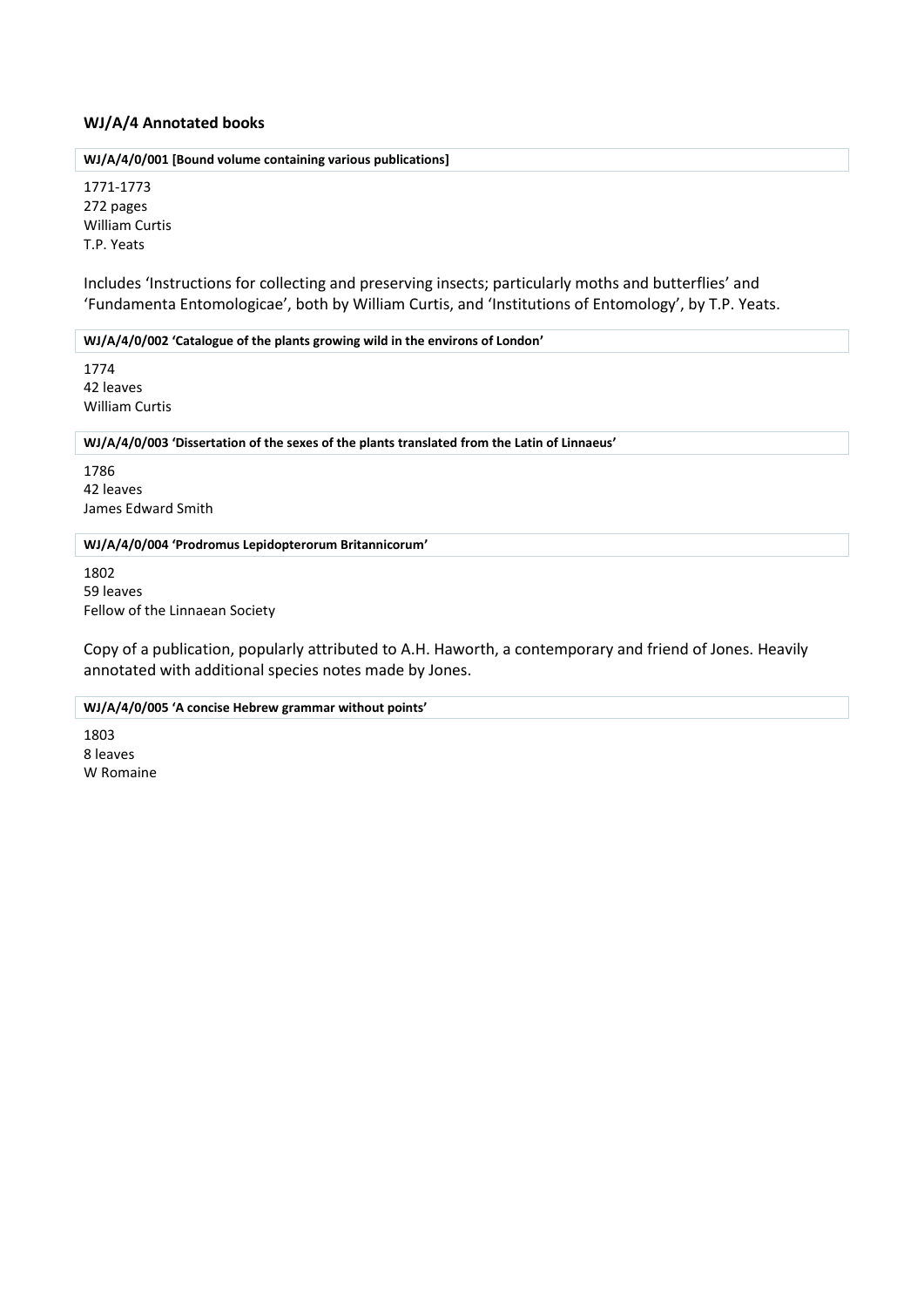# <span id="page-11-0"></span>**WJ/B: Artistic works and papers**

c.1779-1818 7 boxes William Jones

This series includes both bound and loose-leaf paintings, primarily of Lepidoptera specimens, as well as a small selection of botanical specimen representations. Most notable of these is Jones' most famous work, known popularly with zoologists and entomologists as Jones' 'Icones'. This work is an original, unpublished manuscript depicting butterfly and moth specimens and brief descriptions from some of the most eminent collections in London at the time.

It also includes papers related to painting technique and supplies, as well as a box of paint powders and a hand lens, believed to have been used by Jones in the painting of his 'Icones'.

This series is arranged into the following sub-series;

# **WJ/B/1: Jones' 'Icones'**

c. 1779-1818 6 bound volumes

Originally bound in 7 volumes, the plate numbers for each drawing in this sub-series refer to this original format. Original volumes 2 and 3 are located in the current volume 2.

**WJ/B/2: Paintings** c. 1790 13 paintings and sketches

**WJ/B/3: Notes and supplies** c.1779-1818 2 leaves and 1 box of paints and supplies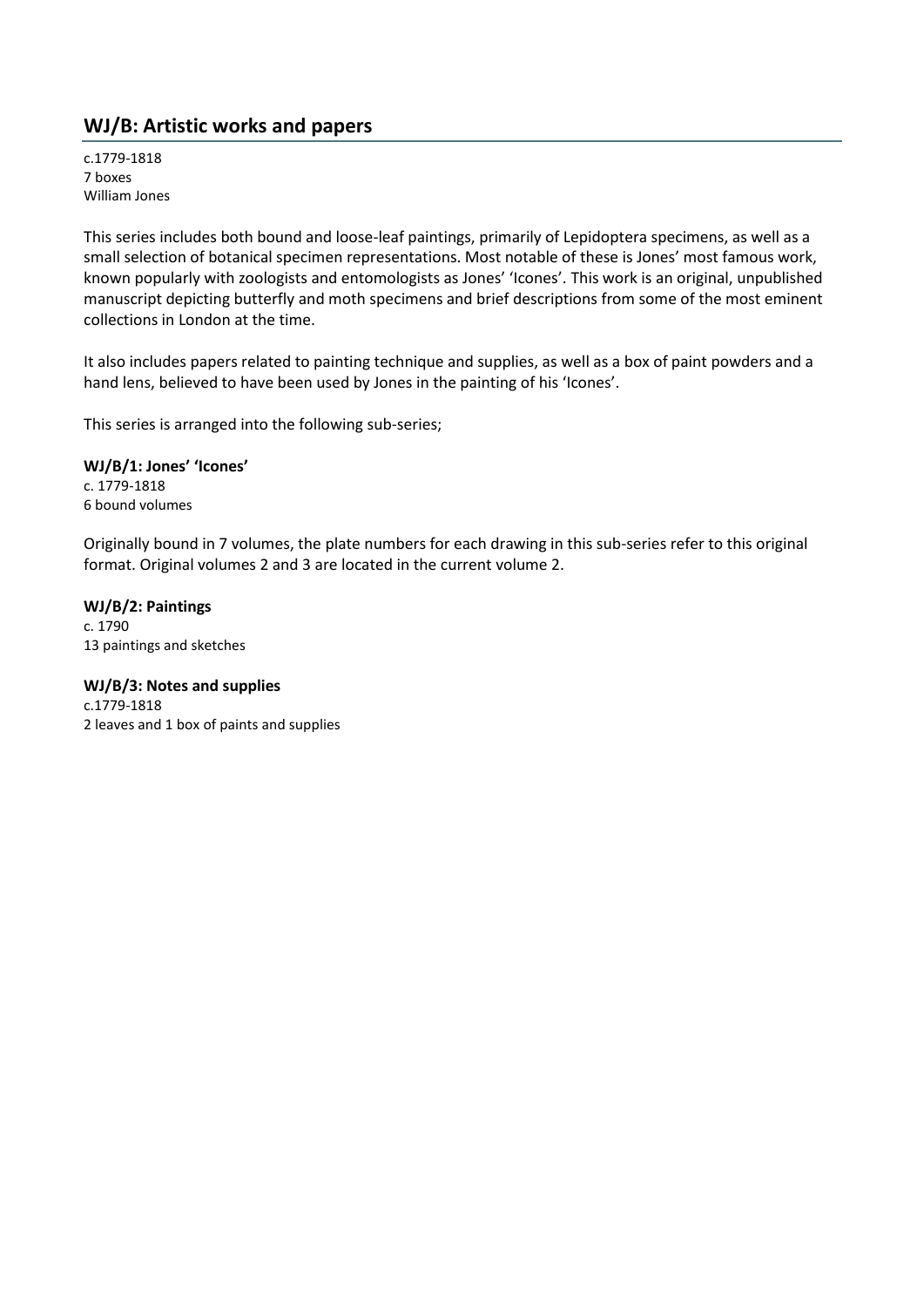# <span id="page-12-0"></span>**WJ/B/1 Jones' Icones**

# **WJ/B/1/1 Papiliones Equites**

c. 1783 118 leaves

#### **WJ/B/1/2 Papiliones Heliconii and Paliones Danii**

c. 1784-1785 166 leaves

# **WJ/B/1/3 Papiliones Nymphales**

c. 1785 111 leaves

# **WJ/B/1/4 Papiliones**

No date 109 leaves

# **WJ/B/1/5 Papiliones Plebeii**

No date 118 leaves

# **WJ/B/1/6 Papiliones**

No date 139 leaves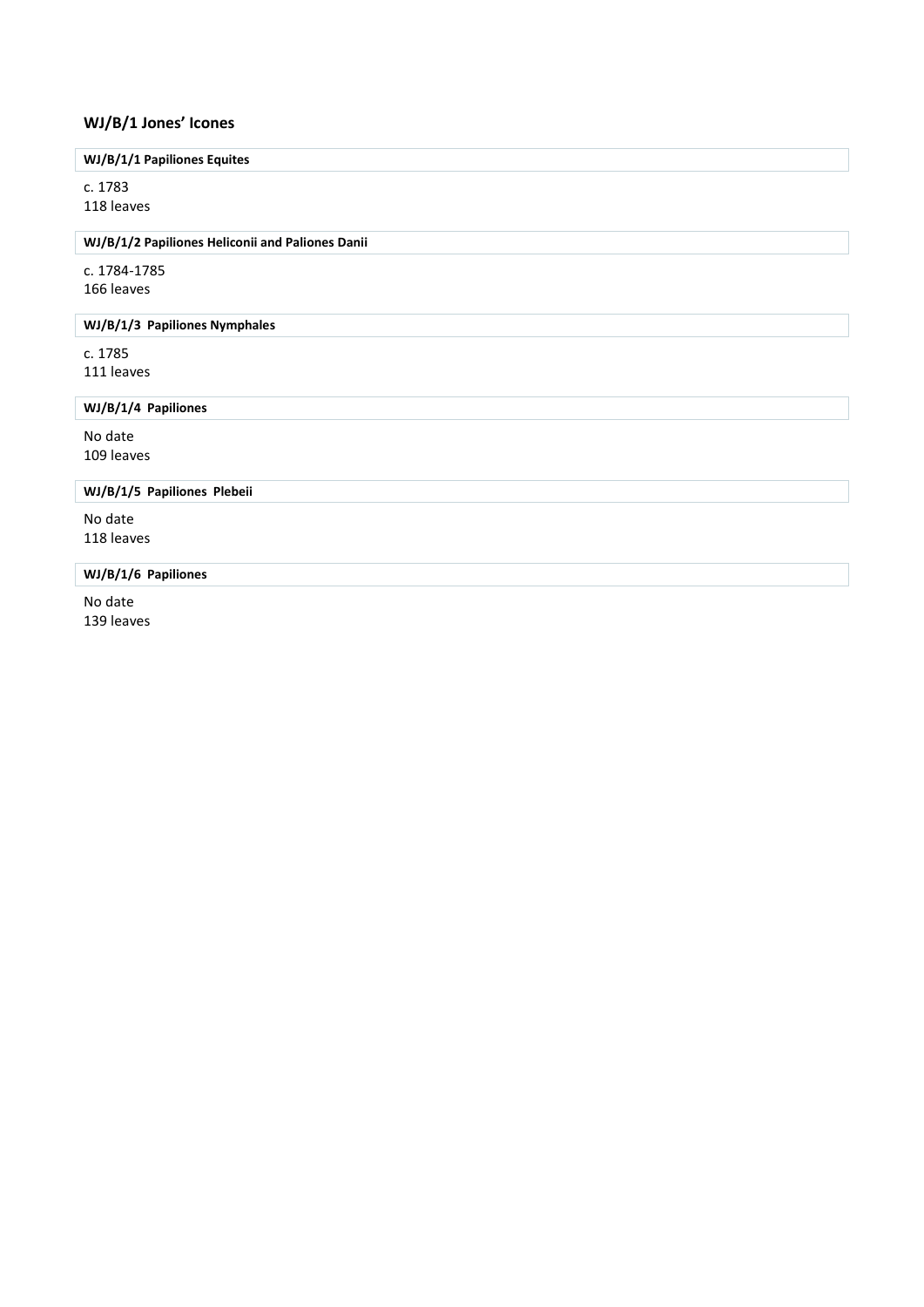# <span id="page-13-0"></span>**WJ/B/2 Paintings**

#### <span id="page-13-1"></span>**WJ/B/2/1 Butterfly and moth paintings**

c. 1790 6 leaves William Jones

Loose-leaf paintings, some with borders, of various butterflies and moths, similar in style to Jones' 'Icones'.

# <span id="page-13-2"></span>**WJ/B/2/2 Caterpillar paintings**

c.1790 9 leaves William Jones

Loose-leaf paintings, some with borders, of various Lepidoptera larvae on vegetation.

#### <span id="page-13-3"></span>**WJ/B/2/3 Plant paintings**

No date 4 leaves

Paintings of potted auriculas and tulips, some with butterflies featured in the scene.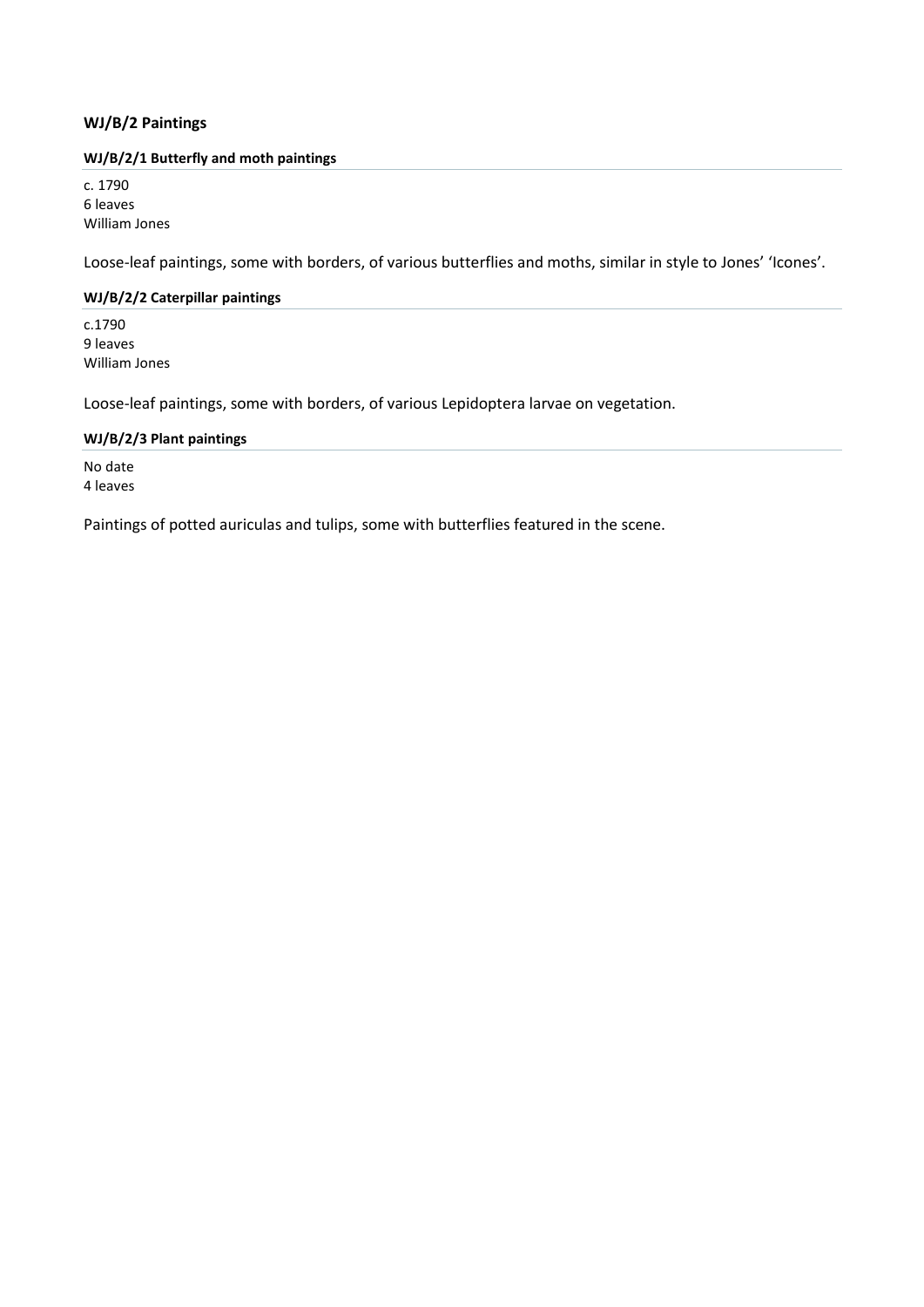# <span id="page-14-0"></span>**WJ/B/3 Painting notes and supplies**

# **WJ/B/3/0/001 Paint samples and mixes**

No date 2 leaves

Instructions for mixing colours and sampling paints, as well as some colour samples on a chart.

#### **WJ/B/3/0/002 'Direction for illuminating ms'**

c. 1710 1 notebook; 13 leaves Elisabeth Elstob William Jones

Transcription by Jones of Elstob's transcription of an 'ancient manuscript' on illuminating and guilding letters.

#### **WJ/B/3/0/003 Paints and related supplies**

No date 1 wooden box

Box of paint powders, palette and hand lens owned by Jones, and used in painting the 'Icones'.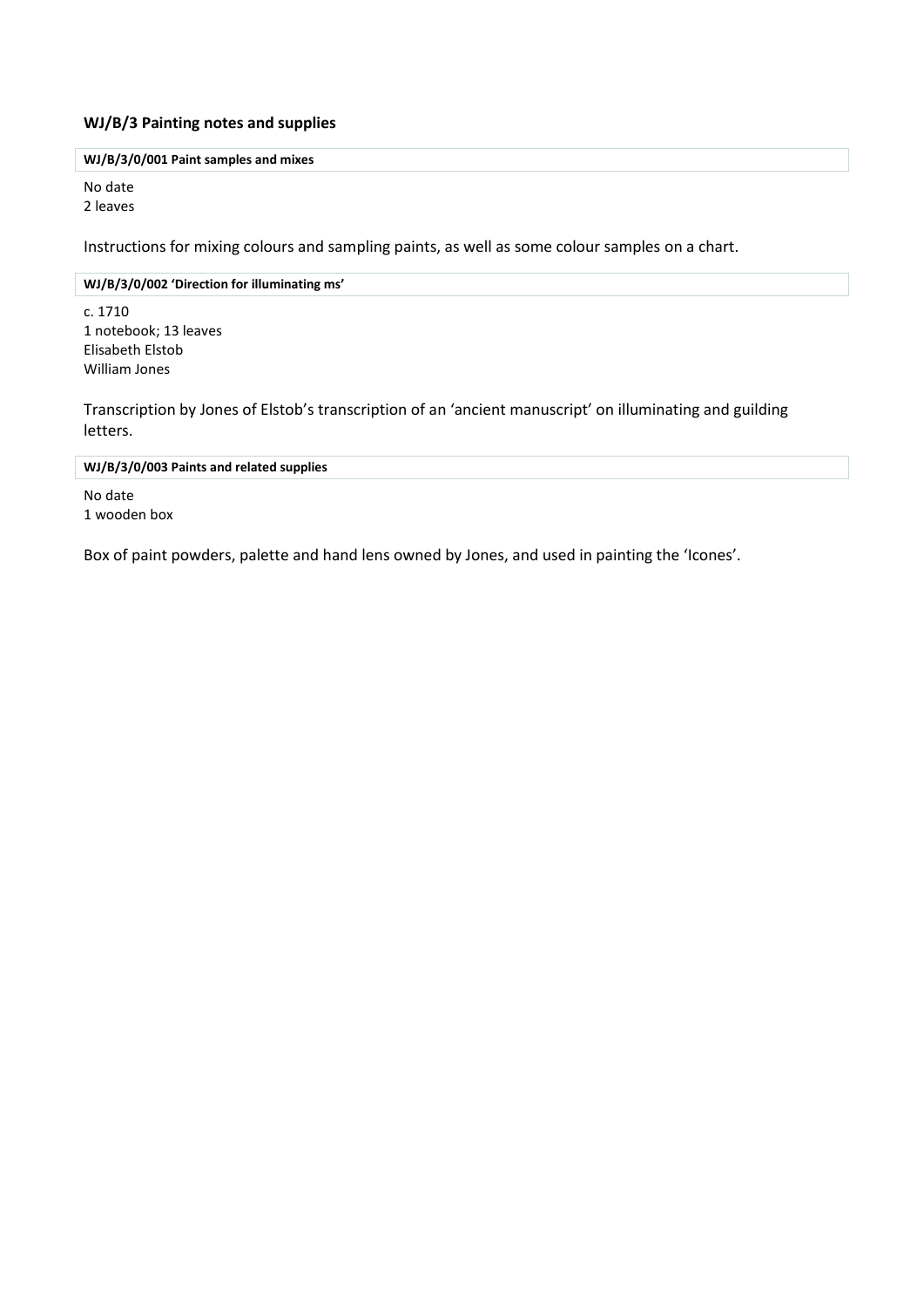# <span id="page-15-0"></span>**WJ/C: Notes and notebooks**

c.1765-1785 21 notebooks and 2 leaves William Jones

Notes and notebooks relating to Jones' interest and work in the areas of Lepidoptera and botany, including field notebooks that record the place, date and circumstances of his collection and observation. Also includes notebooks and documents on a wide variety of historical periods and facts, including reference to mythological and biblical events.

Includes hand-copied texts on the Hebrew language and instruction in writing shorthand. Includes one notebook in shorthand which has not been translated.

This series is arranged into the following sub-series;

**WJ/C/1 Natural History notebooks** c. 1765-1785 8 notebooks

**WJ/C/2 Historic and folklore notes** No date 2 notebooks and 2 leaves

**WJ/C/3 Theological notebooks** No date 7 notebooks

**WJ/C/4 Language notebooks** c. 1767 4 notebooks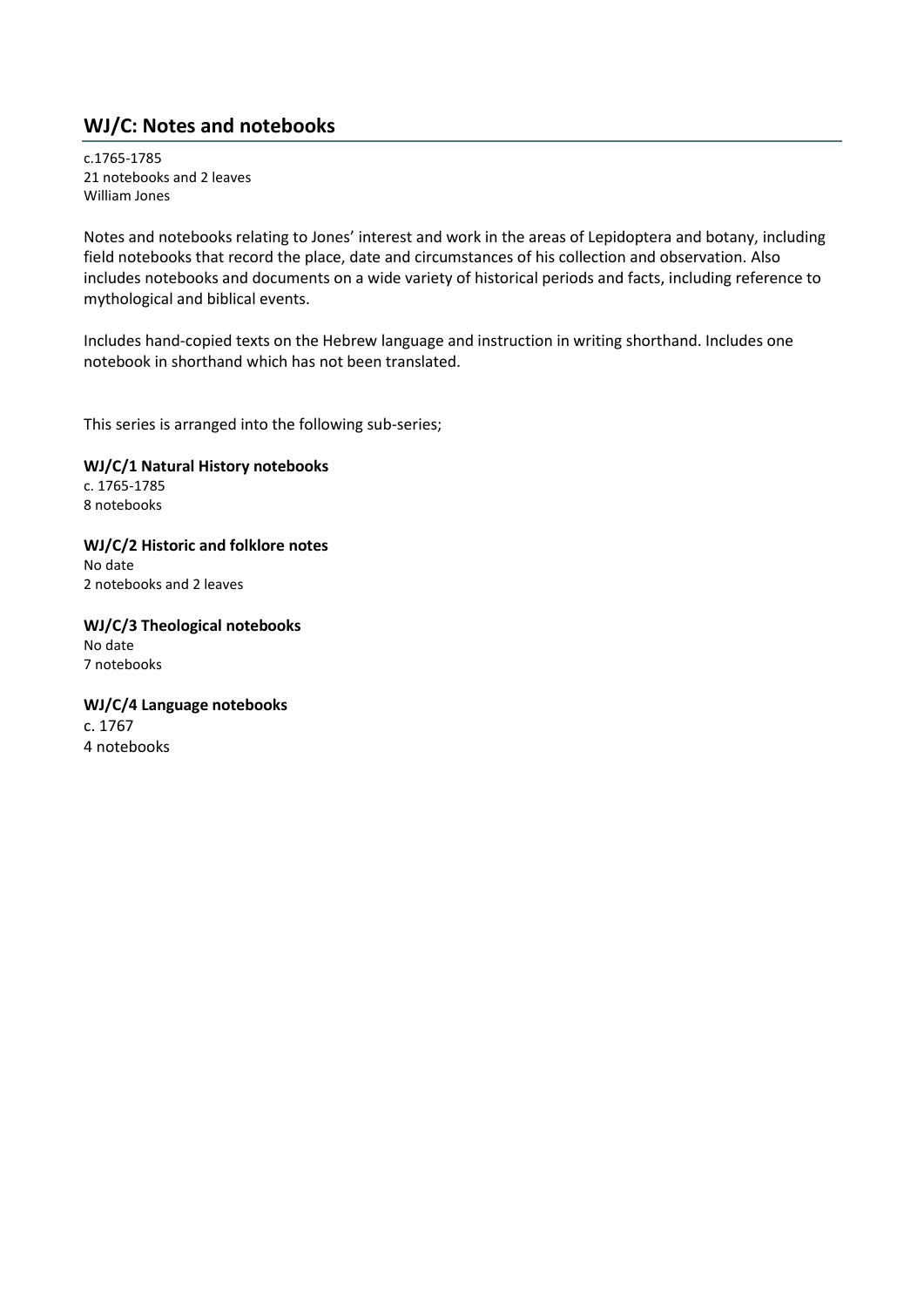# <span id="page-16-0"></span>**WJ/C/1 Natural History notebooks**

#### **WJ/C/1/0/001 'Notes on British moths & butterflies 1780-85' and 'Drury's entomological diary 1764-1766'**

1764-1766, 1780-1785 74 leaves

Notebook containing observations of various British insects, by Order, and a hand-copied version of Dru Drury's entomological diary for the years 1764-1766.

#### **WJ/C/1/0/002 Notes on British Lepidoptera**

c.1770 88 leaves

Observation field notebook outlining species, date and place of observation.

**WJ/C/1/0/003 'Papilones'**

No date 66 leaves

Notebook containing descriptions of butterflies, including habitat. Reference to specific specimens in collections, including those in his own.

#### **WJ/C/1/0/004 List of 56 British butterflies and 297 moths**

No date 110 leaves

Observation field notebook outlining species, date and place of observation. Also includes a list of popular names of over 200 species.

#### **WJ/C/1/0/005 Descriptions of caterpillars**

No date 32 leaves

Notes on caterpillars including details of English and Linnaean names, their food source, when they emerge and where best to find them.

**WJ/C/1/0/006 Description of caterpillars, food, plants, emergences, etc.**

No date 12 leaves

Includes name, description of caterpillars, where and when they were found, when they emerged, and a description of their flight.

## **WJ/C/1/0/007 Notes on Bombyx and Noctua moths**

No date 7 leaves

#### **WJ/C/1/0/008 Botanical notes**

No date 38 leaves Unknown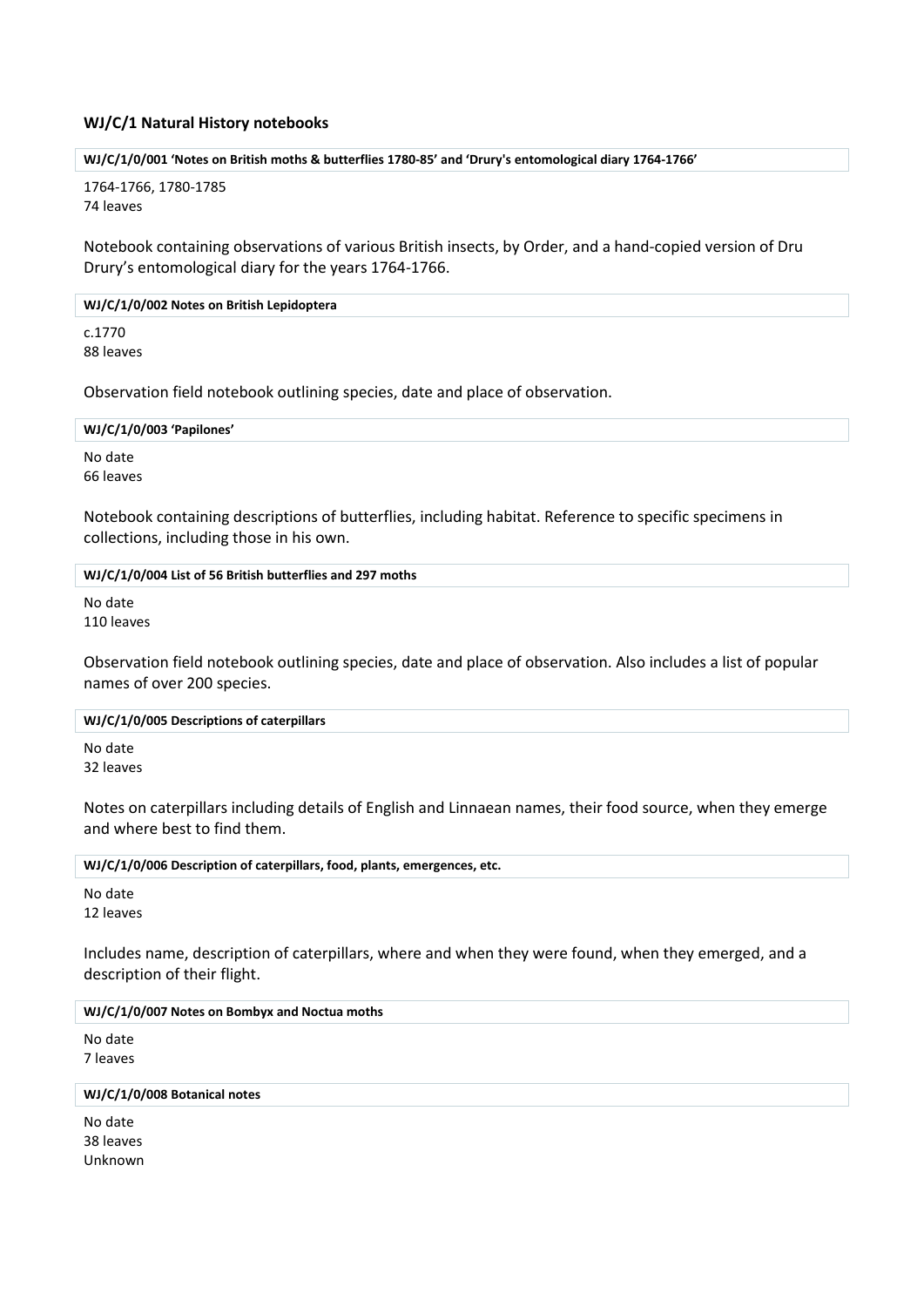Notebook containing descriptions of various botanical specimens in unknown hand. Some pages have been removed and others with sections missing.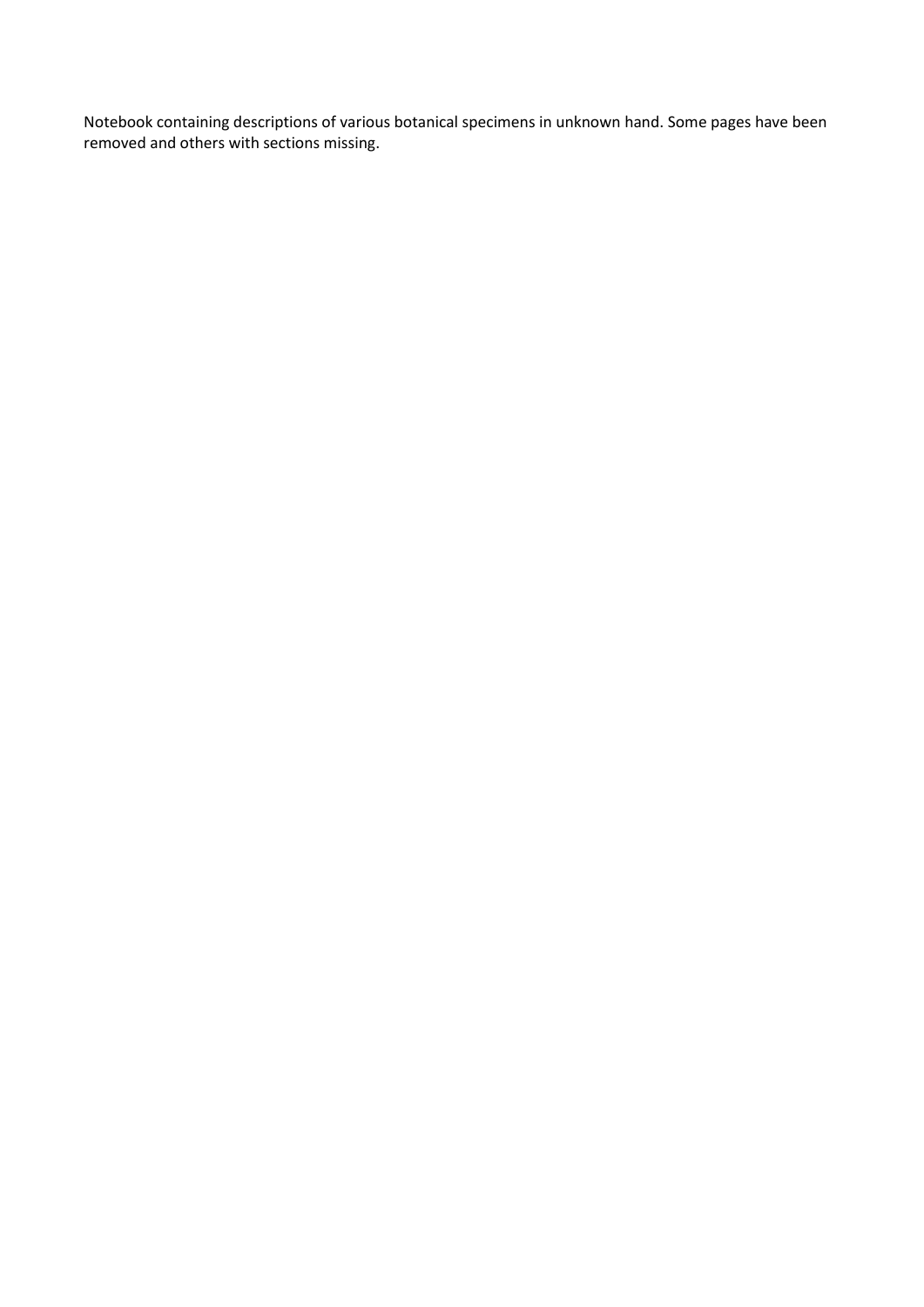## <span id="page-18-0"></span>**WJ/C/2 Historic and folklore notes**

#### **WJ/C/2/0/001 Pedigree of English Kings**

No date 1 leaves Unknown

Genealogical pedigree of the English Kings proposing a direct lineage from mythical Anglo Saxon figures Woden and Friga.

**WJ/C/2/0/002 "Speech of Logan a Shawanese Chief to Lord Dunmore, Governor of Virginia in 1774"**

c. 1774 1 leaves Unknown

Transcribed copy of speech made during the Dunmore War fought between British colonists and the Iroquois in the Ohio region of the United States.

## **WJ/C/2/0/003 Historic dates and notes**

No date 1 notebook; 19 leaves William Jones

Notebook containing lists related to various subjects in British history. Includes topics such as 'Tons of shipping entering ports', 'national debt' and 'taxes'. Also includes some reading lists and lists of translations related to theological topics.

#### **WJ/C/2/0/004 Commonplace book**

No date 1 notebook; 50 leaves William Jones

Notebook containing cures and potions for various ailments and afflictions. Also includes calendar of activities at end for unknown year.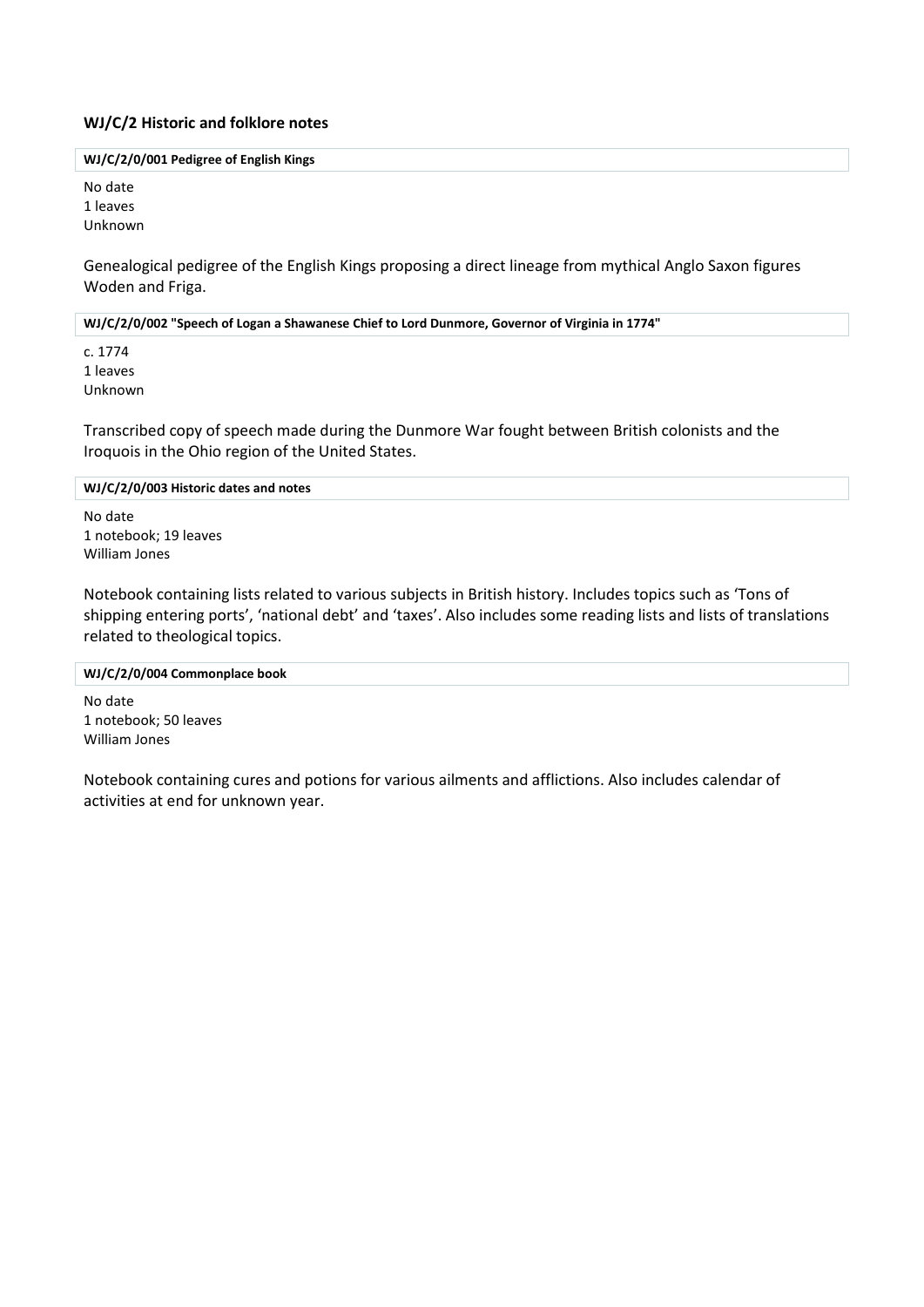#### <span id="page-19-0"></span>**WJ/C/3 Theological notes and verse**

#### **WJ/C/3/0/001 List of Anglo-Saxon translations**

No date 1 leaves William Jones

List of biblical translations of 6th and 7th century texts, dating from 1349 to 1710. Also includes timeline of biblical crucifixions.

#### **WJ/C/3/0/002 'Translatio es Greco en Latino'**

No date 2 leaves William Jones

Biblical translations from Greek and Latin.

#### **WJ/C/3/0/003 Duty's of the converted to their neighbours**

No date 1 leaves William Jones

List of biblical passages related to the treatment of neighbours.

#### **WJ/C/3/0/004 'Christianidos'**

No date 22 leaves William Jones

Handwritten sacred verse, copied into a notebook.

#### **WJ/C/3/0/005 Sacred Verse**

No date 1 notebook William Jones

#### Notebooks containing various notes and transcriptions of sacred verse.

#### **WJ/C/3/0/006 Sacred Verse**

No date 1 notebook William Jones

Notebooks containing various notes and transcriptions of sacred verse.

#### **WJ/C/3/0/007 Sacred Verse**

No date 1 notebook William Jones

Notebooks containing various notes and transcriptions of sacred verse.